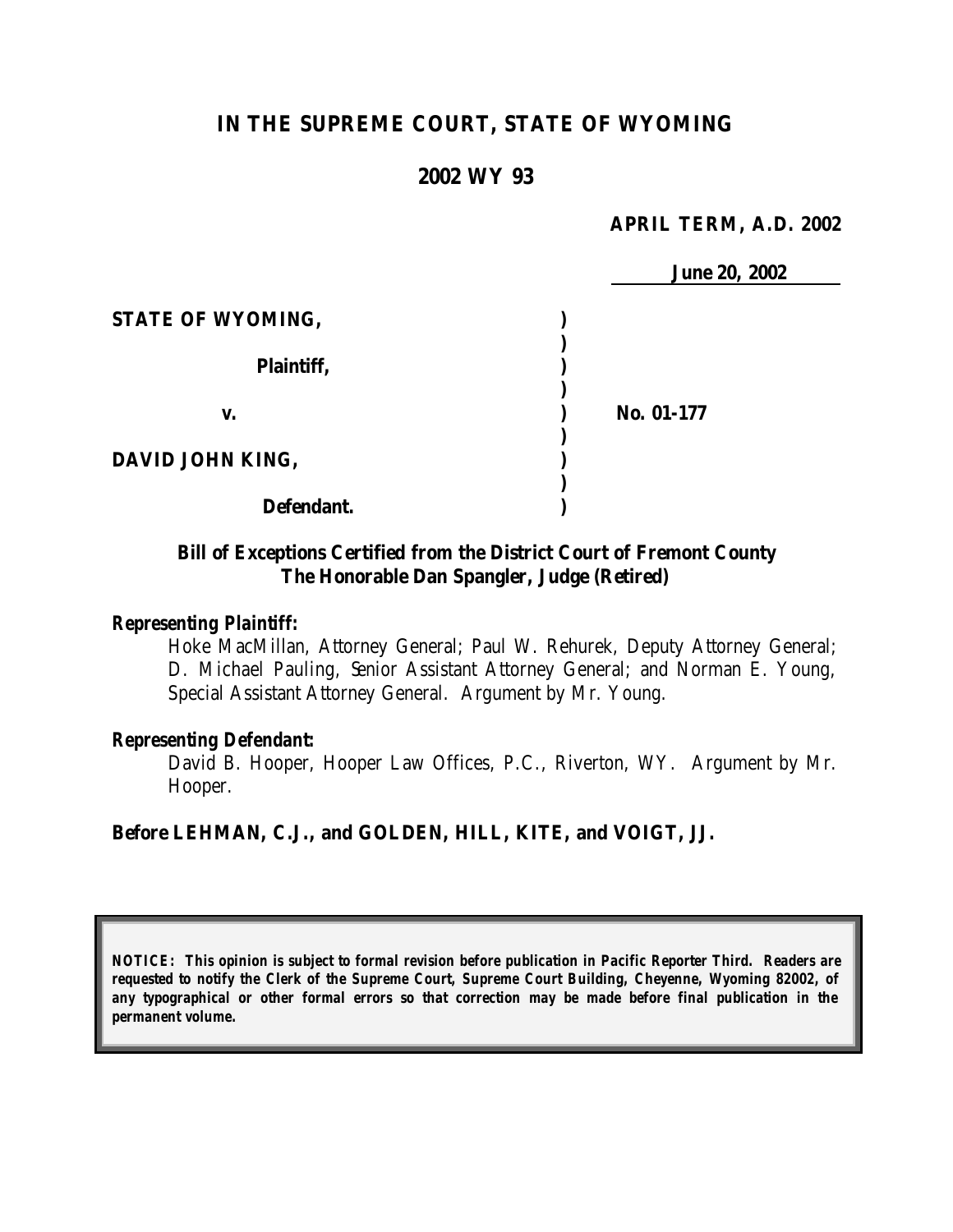### **HILL, Justice.**

[¶1] The State of Wyoming, acting through the Fremont County and Prosecuting Attorney, charged David John King, the Fremont County Sheriff, with three drug-related crimes. At his arraignment, King entered a plea of guilty<sup>1</sup> to two of the three charges (Counts 1 and 3). Thereafter, King filed a motion to dismiss the third charge (Count 2) on the basis of double jeopardy. The district court granted the motion. The State took exceptions<sup>2</sup> to that ruling, and this Court allowed its filing. Hence, we render the following decision on the point presented which shall govern in any similar case which may be pending at the time this decision is rendered, as well as to all future such cases.

[¶2] We will hold that the district court erred in dismissing Count 2 under the circumstances of this case.

### **ISSUES**

[¶3] The State poses this as the issue:

Whether the trial court, relying on *Bilderback v. State*, 13 P.3d 249 (Wyo. 2000), and having determined it was permissible for the State to charge [King] with obtaining possession of a controlled substance by unlawful means and felony possession of a controlled substance, and having further determined that the sentences for those offenses should merge, erred by then dismissing the charge of felony possession of a controlled substance on double jeopardy grounds.

#### **§ 7-12-102. Right of district attorney to take exceptions; certification; rules.**

 The district attorney may take exceptions to any opinion or decision of the court made during the prosecution of a criminal case. Before being filed in the supreme court, the bill of exceptions shall be presented to the trial court which shall certify whether the contents of the bill are correct. If certified, the trial court shall sign the bill containing the exceptions and affix the seal of the court and the bill shall be made part of the record. The bill of exceptions shall be governed by rules as shall be promulgated by the Wyoming supreme court.

<sup>&</sup>lt;sup>1</sup> Based on the transcript of the arraignment, it would appear that the guilty pleas came as a surprise to the prosecutor. No plea agreement was arranged before arraignment, and the guilty pleas appear to have been a defense tactic designed to precipitate the double jeopardy issue we discuss today. *See* W.R.Cr.P. 11.

<sup>2</sup> Wyo. Stat. Ann. § 7-12-102 (LexisNexis 2001) states: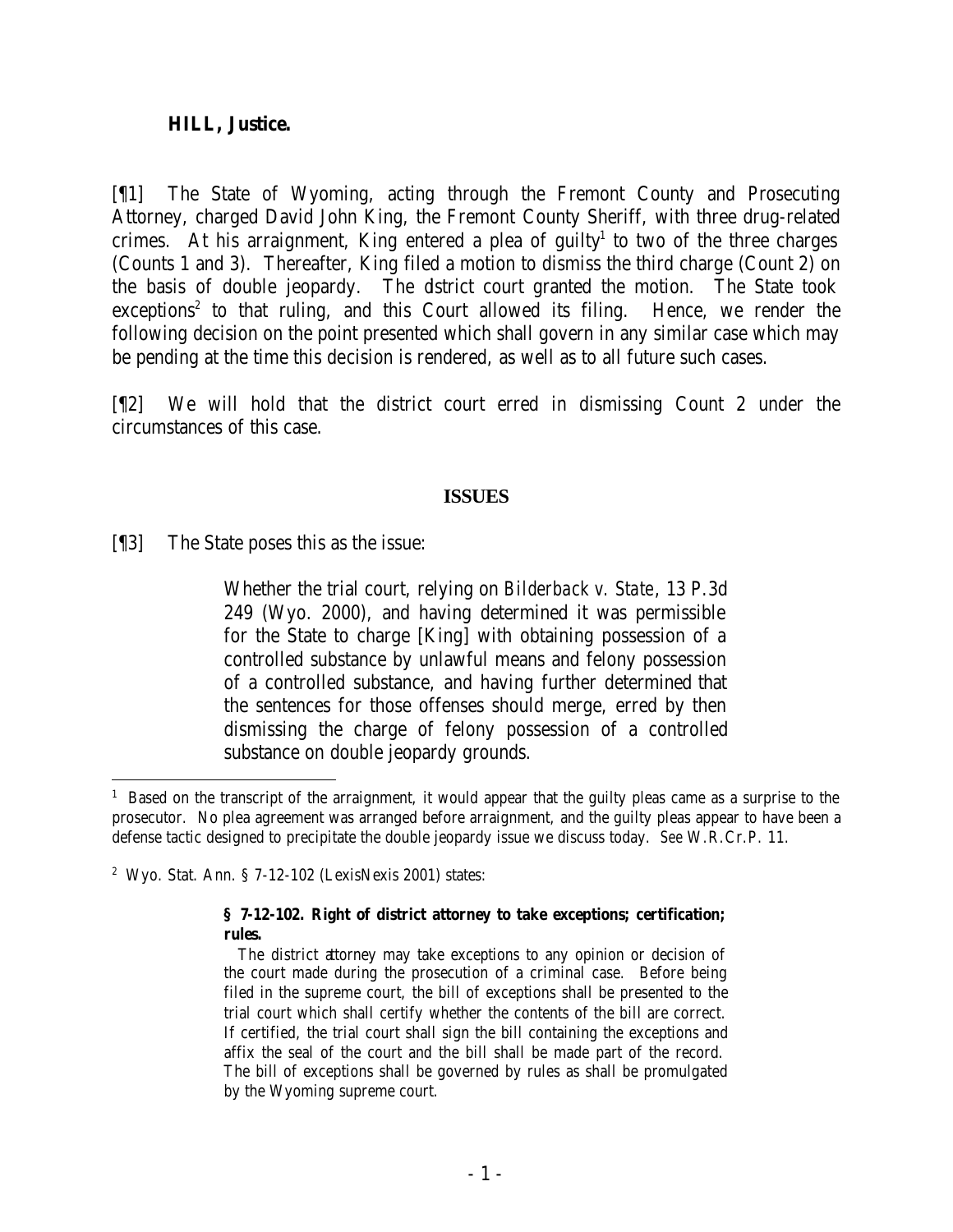King rephrases the issue thus:

Whether the trial court correctly applied *Bilderback v. State*, 13 P.3d 249 (Wyo. 2000), to dismiss Count II of the information on grounds of double jeopardy prior to sentencing [King] on Count I.

# **FACTS**

[¶4] At the time the events that underlie this case occurred, King was the Sheriff of Fremont County. In the early morning hours of May 28, 2000, King's wife called 911 to report that her husband was having difficulty breathing. An ambulance was dispatched, and King was transported to Lander Valley Hospital. He was later transported to a hospital in Billings, Montana. Upon his return from Billings, King reported to the County Attorney, as well as others, that cocaine and opiates were found in his blood in such concentrations that it was apparent King either had attempted suicide, or someone was trying to kill him. King asserted that he did not knowingly ingest such drugs. Based upon this information, an investigation was conducted. During the course of that investigation, King finally admitted to using cocaine that he illegally obtained from the evidence locker maintained in the Sheriff's Department, which is located in the Fremont County Courthouse in Lander. King also informed investigators that he had been prescribed a pain medication after shoulder surgery in January of 2000, and that he may have used some of the medication in May of 2000, which would account for the opiates found in his blood. King was aware that there were approximately 42 grams of cocaine in the evidence locker. His office received it from the United States Drug Enforcement Administration for purposes of canine training. During the week preceding Memorial Day weekend in 2000, King had been drinking heavily. He was also suffering from depression. On Thursday, May 25, 2000, King entered the evidence locker, removed a vial of cocaine, and took it home with him where he proceeded to "snort" it. Although King described the quality of the cocaine as "shitty," as it did not even make him high, he continued to use it for the next several days until he was in such a state of overdose that he required hospitalization. King also stated that he dumped all of the cocaine he had not used down the sink and that he dumped more of it than he had used.

[¶5] Based upon the results of the investigation, King was charged with three counts of drug-related crimes. In Count 1, King was charged with violating Wyo. Stat. Ann. § 35-7- 1033(a)(iii) (LexisNexis 2001) (emphasis added):

# **§ 35-7-1033. Unlawful acts; distribution; registration; possession; records; counterfeiting; punishment.**

(a) It is unlawful for any person knowingly or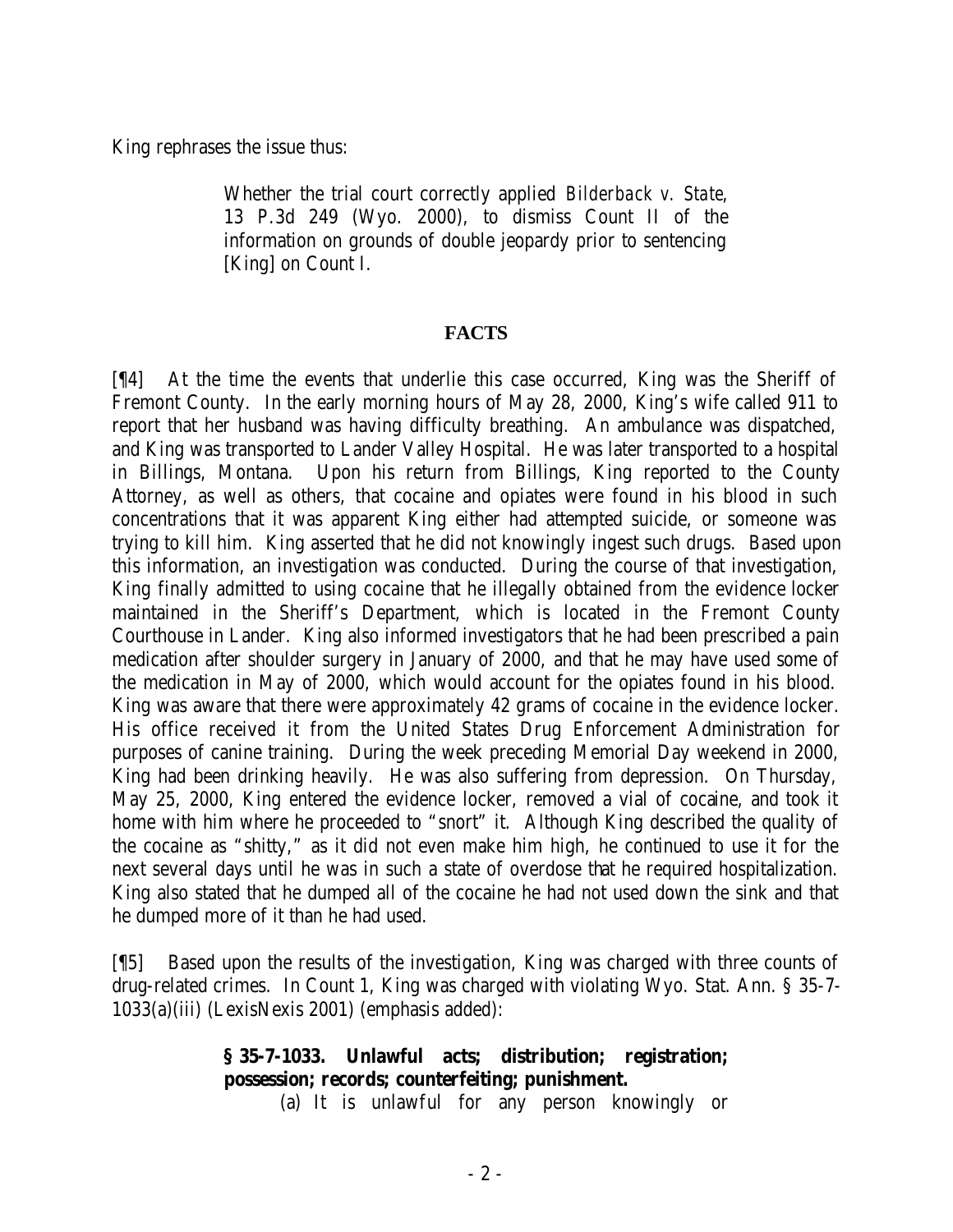intentionally:

(i) To distribute as a registrant a controlled substance classified in Schedule I or II, except pursuant to an order form as required by W.S. 35-7-1029;

(ii) To use in the course of the manufacture or distribution of a controlled substance a registration number which is fictitious, revoked, suspended, or issued to another person;

**(iii) To acquire or obtain possession of a controlled substance by misrepresentation, fraud, forgery, deception or subterfuge**;

(iv) To furnish false or fraudulent material information in, or omit any material information from, any application, report, or other document required to be kept or filed under this act, or any record required to be kept by this act; or

(v) To make, distribute, or possess any punch, die, plate, stone, or other thing designed to print, imprint, or reproduce the trademark, trade name, or other identifying mark, imprint, or device of another or any likeness of the foregoing upon any drug or container or labeling thereof so as to render the drug a counterfeit substance.

(b) Any person who violates this section is guilty of a crime and upon conviction **may be imprisoned for not more than five (5) years**, or fined not more than ten thousand dollars (\$10,000.00), or both.

[¶6] In Count 2, King was charged with violating Wyo. Stat. Ann. § 35-7-1031(c)(ii) (LexisNexis 20001) (emphasis added):

# **§ 35-7-1031. Unlawful manufacture or delivery; counterfeit substance; unlawful possession.**

(a) Except as authorized by this act, it is unlawful for any person to manufacture, deliver, or possess with intent to manufacture or deliver, a controlled substance. Any person who violates this subsection with respect to:

> (i) Methamphetamine or a controlled substance classified in Schedule I or II which is a narcotic drug, is guilty of a crime and upon conviction may be imprisoned for not more than twenty (20) years, or fined not more than twenty-five thousand dollars (\$25,000.00), or both;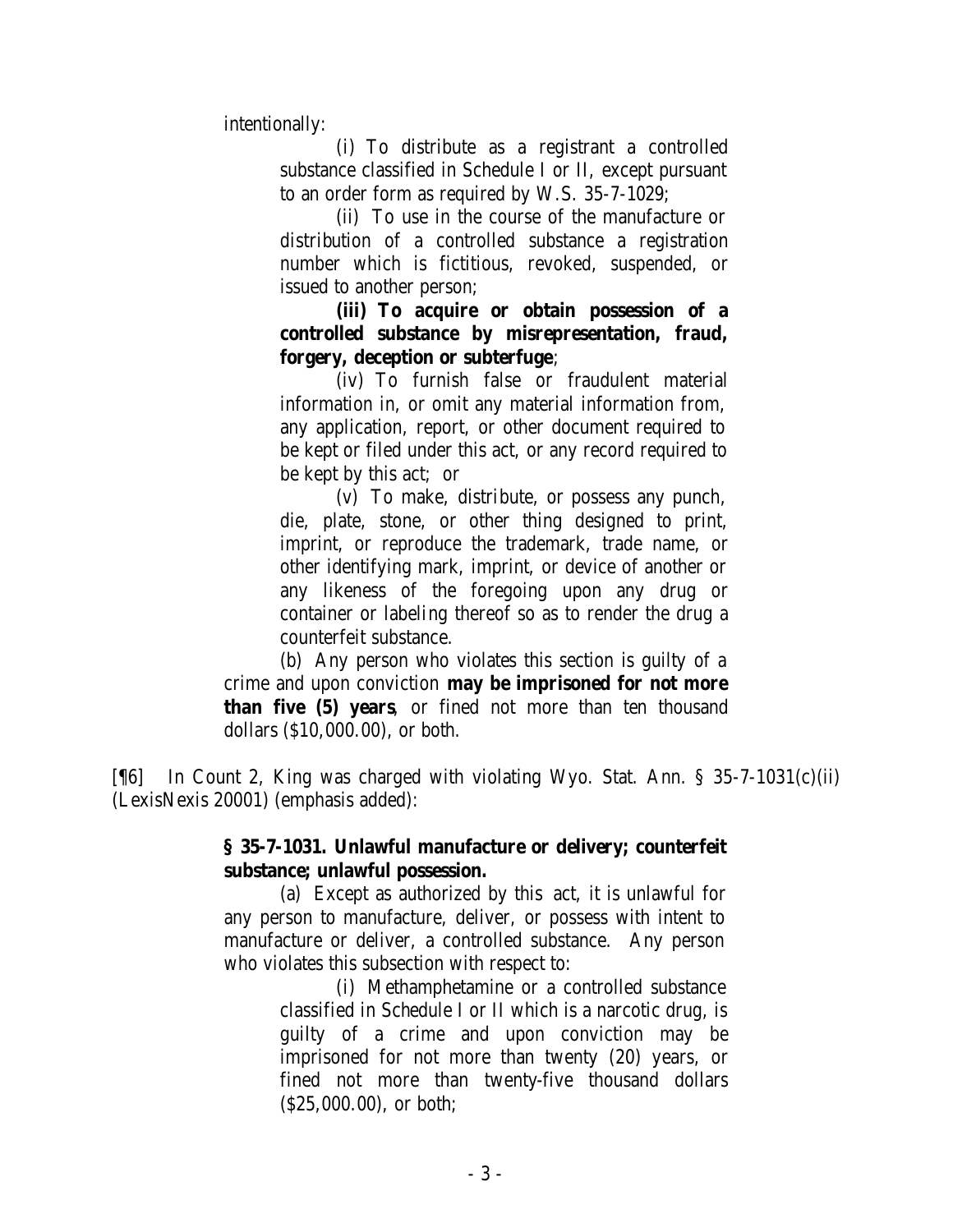(ii) Any other controlled substance classified in Schedule I, II or III, is guilty of a crime and upon conviction may be imprisoned for not more than ten (10) years, fined not more than ten thousand dollars (\$10,000.00), or both;

(iii) A substance classified in Schedule IV, is guilty of a crime and upon conviction may be imprisoned for not more than two (2) years, fined not more than two thousand five hundred dollars (\$2,500.00), or both;

(iv) A substance classified in Schedule V, is guilty of a crime and upon conviction may be imprisoned for not more than one (1) year, fined not more than one thousand dollars (\$1,000.00), or both.

(b) Except as authorized by this act, it is unlawful for any person to create, deliver, or possess with intent to deliver, a counterfeit substance. Any person who violates this subsection with respect to:

> (i) A counterfeit substance classified in Schedule I or II which is a narcotic drug, is guilty of a crime and upon conviction may be imprisoned for not more than twenty (20) years, fined not more than twenty-five thousand dollars (\$25,000.00), or both;

> (ii) Any other counterfeit substance classified in Schedule I, II or III, is guilty of a crime and upon conviction may be imprisoned for not more than ten (10) years, fined not more than ten thousand dollars (\$10,000.00), or both;

> (iii) A counterfeit substance classified in Schedule IV, is guilty of a crime and upon conviction may be imprisoned for not more than two (2) years, fined not more than two thousand five hundred dollars (\$2,500.00), or both;

> (iv) A counterfeit substance classified in Schedule V, is guilty of a crime and upon conviction may be imprisoned for not more than one (1) year, fined not more than one thousand dollars (\$1,000.00), or both.

**(c) It is unlawful for any person knowingly or intentionally to possess a controlled substance unless the substance was obtained directly from, or pursuant to a valid prescription or order of a practitioner while acting in**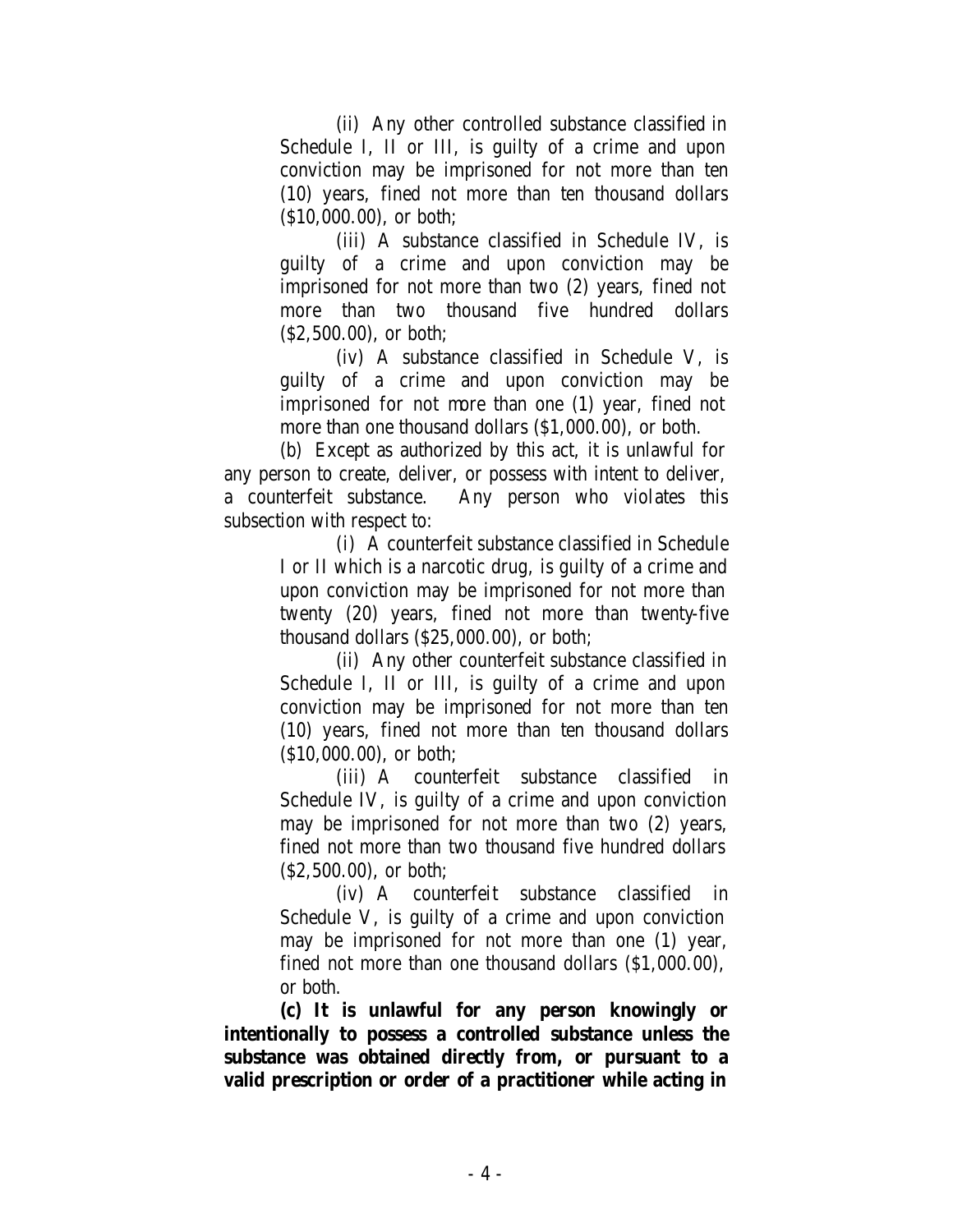**the course of his professional practice, or except as otherwise authorized by this act. Any person who violates this subsection**:

> (i) And has in his possession a controlled substance in the amount set forth in this paragraph is guilty of a misdemeanor punishable by imprisonment for not more than twelve (12) months, a fine of not more than one thousand dollars (\$1,000.00), or both. Any person convicted for a third or subsequent offense under this paragraph shall be imprisoned for a term not more than five (5) years, fined not more than five thousand dollars (\$5,000.00), or both. For purposes of this paragraph, the amounts of a controlled substance are as follows:

> (A) For a controlled substance in plant form, no more than three (3) ounces;

> (B) For a controlled substance in liquid form, no more than three-tenths ( 3/10) of a gram;

> (C) For a controlled substance in powder or crystalline form, no more than three (3) grams;

> (D) For a controlled substance in pill or capsule form, no more than three (3) grams;

(E) For a controlled substance in the form of cocaine-based "crack" cocaine, no more than five-tenths  $(5/10)$  of a gram;

(F) For a controlled substance known as LSD (Lysergic acid diethylamide), no more than threetenths  $(3/10)$  of a gram.

**(ii) And has in his possession methamphetamine or a controlled substance classified in Schedule I or II which is a narcotic drug in an amount greater than those set forth in paragraph (c)(i) of this section, is guilty of a felony punishable by imprisonment for not more than seven (7) years, a fine of not more than fifteen thousand dollars (\$15,000.00), or both**;

(iii) And has in his possession any other controlled substance classified in Schedule I, II or III in an amount greater than set forth in paragraph  $(c)(i)$  of this section, is guilty of a felony punishable by imprisonment for not more than five (5) years, a fine of not more than ten thousand dollars (\$10,000.00), or both;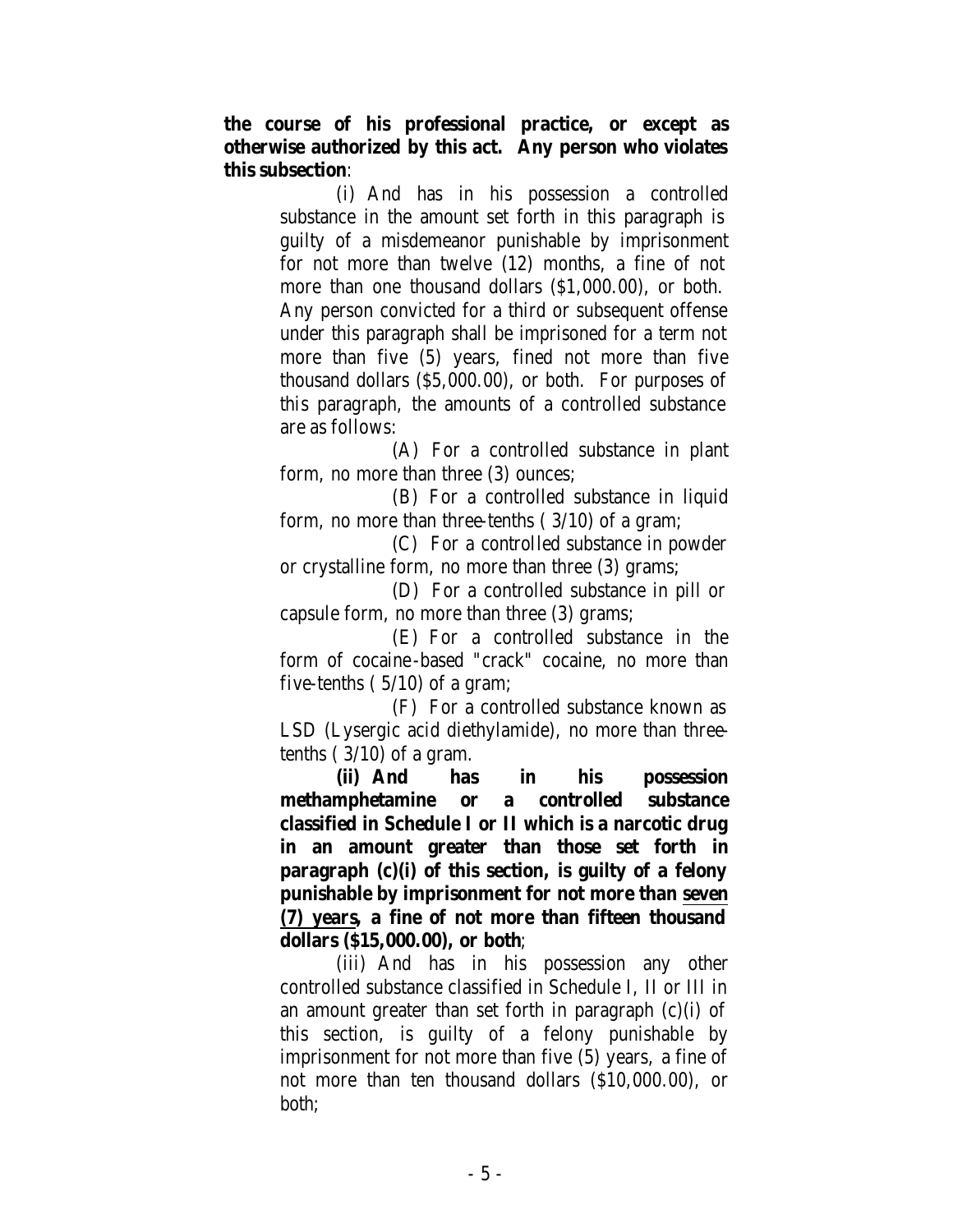(iv) And has in his possession a controlled substance classified in Schedule IV in an amount greater than set forth in paragraph  $(c)(i)$  of this section, is guilty of a felony punishable by imprisonment for not more than two (2) years, a fine of not more than two thousand five hundred dollars (\$2,500.00), or both;

(v) And has in his possession a controlled substance classified in Schedule V, is guilty of a misdemeanor punishable by imprisonment for not more than one (1) year, a fine of not more than one thousand dollars (\$1,000.00), or both.

(d) For purposes of determining the weights to be given the controlled substances under this section, the weights designated in this section shall include the weight of the controlled substance and the weight of any carrier element, cutting agent, diluting agent or any other substance excluding packaging material.

[¶7] In Count 3, King was charged with violating Wyo. Stat. Ann. § 35-7-1039 (LexisNexis 2001) (emphasis added):

# **§ 35-7-1039. Person using or under influence of controlled substance.**

Any person who knowingly or intentionally uses or is under the influence of a controlled substance listed in Schedules I, II or III except when administered or prescribed by or under the direction of a licensed practitioner, shall be guilty of a misdemeanor and **shall be punished by imprisonment in the county jail not to exceed ninety (90) days or a fine not to exceed one hundred dollars (\$100.00), or by both**.

[¶8] Although three crimes were charged, the State concedes that only one continuous transaction was involved, *i.e.*, that without proper authority or purpose, King entered the evidence locker and removed cocaine (a felony punishable by up to five years in prison), possessed that cocaine (a felony punishable by up to seven years in prison), and used it (a misdemeanor punishable by up to 90 days in jail).

[¶9] Before court proceedings got under way, District Judge Nancy Guthrie requested this Court to enter an order assigning District Judge (Ret.) Dan R. Spangler to preside in this matter, and this Court entered such an order on March 19, 2001. King appeared before Judge Spangler for arraignment on April 16, 2001. During those proceedings,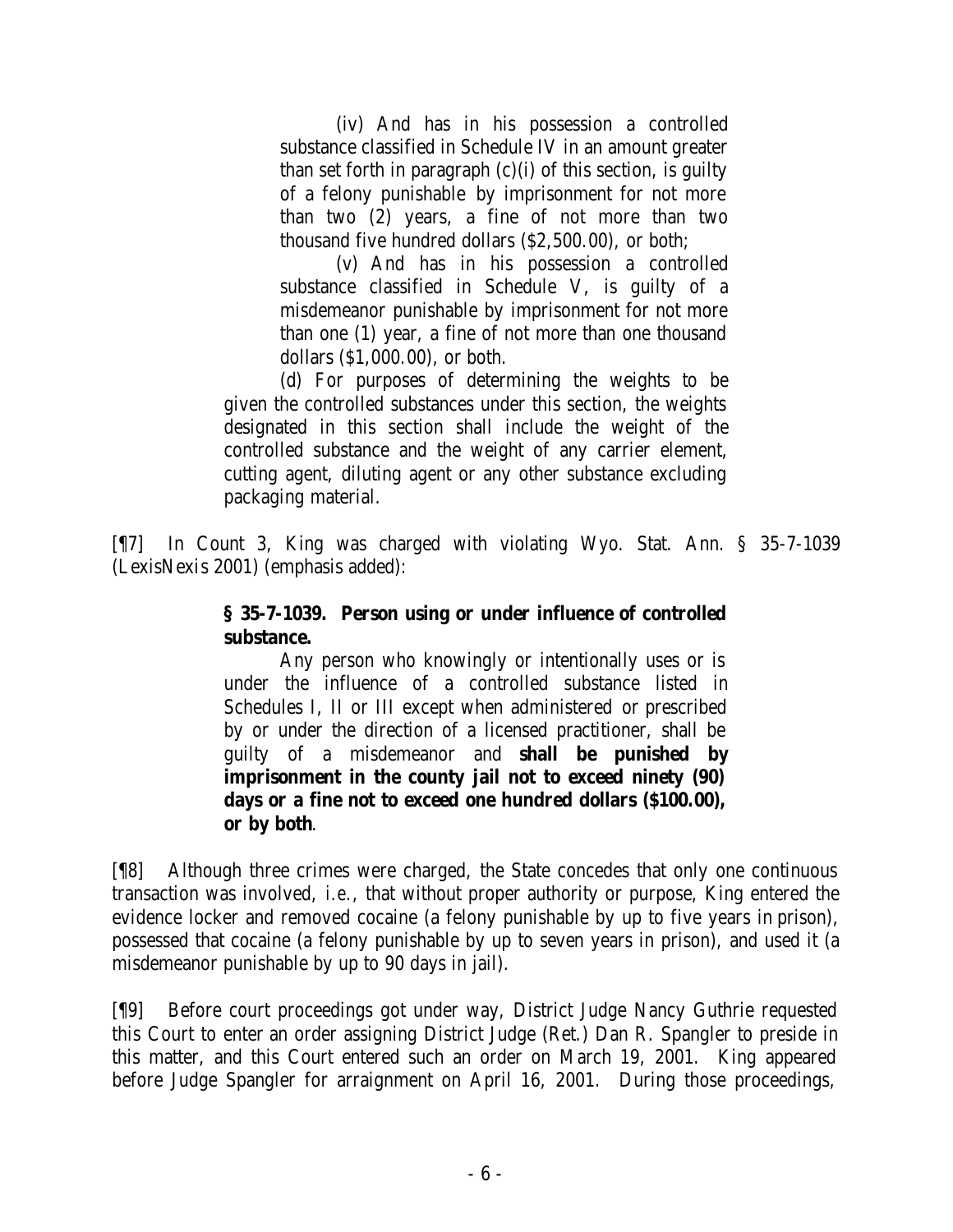Judge Spangler briefly explained the nature of the charges to King and the following exchange occurred:

> THE COURT: Mr. Hooper, is your client ready to enter a plea at this time?

> MR. HOOPER: He is, Your Honor. In fact, I would advise the Court that it's his intention to enter a guilty plea to Count I. And that being the case, it's our position that Count II essentially charges the same offense. It subjects him to double jeopardy, and Count II should be dismissed.

> It would also be our intention to enter a guilty plea to Count III.

> THE COURT: What is the State's position regarding Count II?

> MR. YOUNG: Obviously, Your Honor, the State's position is that Count II charges a separate offense. It might be – it may be that those offenses merge for sentencing purposes.

> But without doing the research, I would reserve opinion on that. But for the moment, we would argue that Count II charges a separate offense.

[¶10] The trial court then proceeded to accept King's pleas of guilty to Counts 1 and 3, and also took his plea of not guilty to Count 2. The district court also set a briefing schedule with respect to what effect the guilty pleas had on Count 2.

[¶11] By order entered on May 4, 2001, the district court accepted King's guilty pleas, and convictions were entered against King for those offenses. After reviewing the very minimal briefs filed by the parties, the district court issued a terse decision letter on May 30, 2001, in which it opined:

> This outcome is governed by the case of *Bilderback v. State*, 13 P.2d 249 (Wyo. 2000). As in that case, the facts here reveal that there was a single criminal act and not multiple and distinct offenses. The supreme court's rule is that when the facts show that the act in violation of crime B could not have been accomplished in any way other than through prior violation of crime A, the two charges must merge for purposes of sentencing. Count I, obtaining a controlled substance in an unlawful manner, can only be accomplished by Count II, possessing a controlled substance.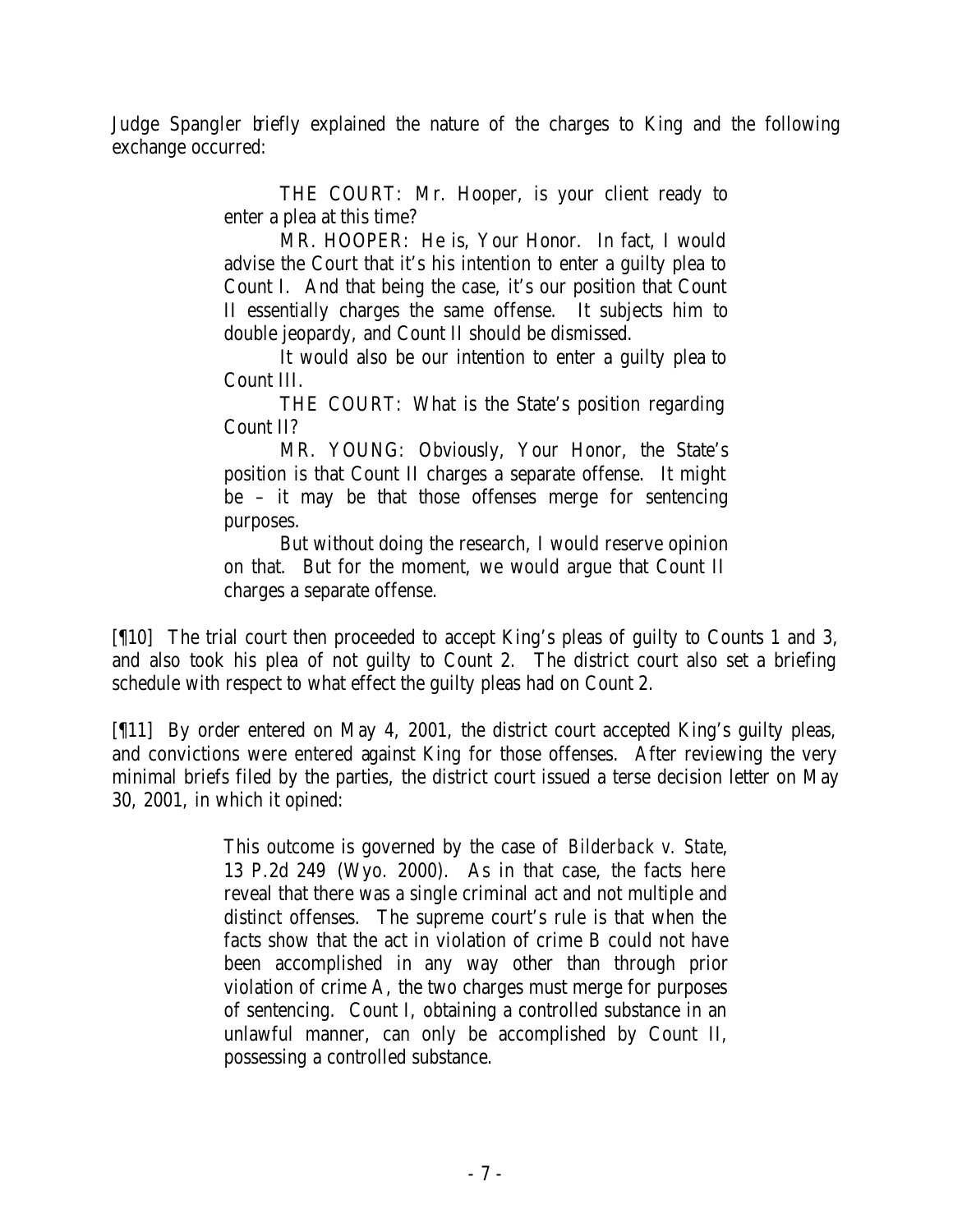By order entered on June 12, 2001, the district court dismissed Count 2 on the basis of double jeopardy.

[¶12] On July 31, 2001, the district court entered its judgment and sentence. On Count 1, King was sentenced to one to three years of imprisonment, which was suspended. No fine was imposed. On Count 3, a jail sentence of 90 days was imposed, which was suspended. No fine was imposed. King was placed on probation for a period of three years.

[¶13] On July 31, 2001, the Fremont County and Prosecuting Attorney filed a Bill of Exceptions to obtain review of the district court's decision to dismiss Count 2. The district court certified that the contents of the Bill were correct. The district court then signed the Bill and affixed the seal of the court to it, as required by statute. The Wyoming Attorney General filed his application<sup>3</sup> for permission to file the Bill of Exceptions with this Court on August 21, 2001. By order entered on August 28, 2001, this Court granted permission<sup>4</sup> for the Bill to be filed.

### **STANDARD OF REVIEW**

[¶14] The decision of the district court is a pure question of law, and so we review the question posed in the Bill of Exceptions *de novo*, affording no special deference to the decision reached by the district court.

#### **§ 7-12-103. Filing of bill by attorney general in supreme court.**

 Following certification of a bill of exceptions by the trial court as provided by W.S. 7-12-102, the attorney general may apply to the supreme court for permission to file the bill for review and decision upon the points presented. If the supreme court allows the bill to be filed, the judge who presided at the trial in which the bill was taken shall appoint a competent attorney to argue the case against the state and shall fix a reasonable fee for his service to be paid out of the treasury of the county in which the bill was taken.

4 Wyo. Stat. Ann. § 7-12-104 (LexisNexis 2001) states:

#### **§ 7-12-104. Decision of supreme court upon bill.**

 (a) If the bill of exceptions is allowed to be filed, the supreme court shall render a decision on each point presented.

 (b) The decision of the supreme court shall determine the law to govern in any similar case which may be pending at the time the decision is rendered, or which may afterwards arise in the state, but shall not reverse nor in any manner affect the judgment of the court in the case in which the bill of exceptions was taken.

 3 Wyo. Stat. Ann. § 7-12-103 (LexisNexis 2001) states: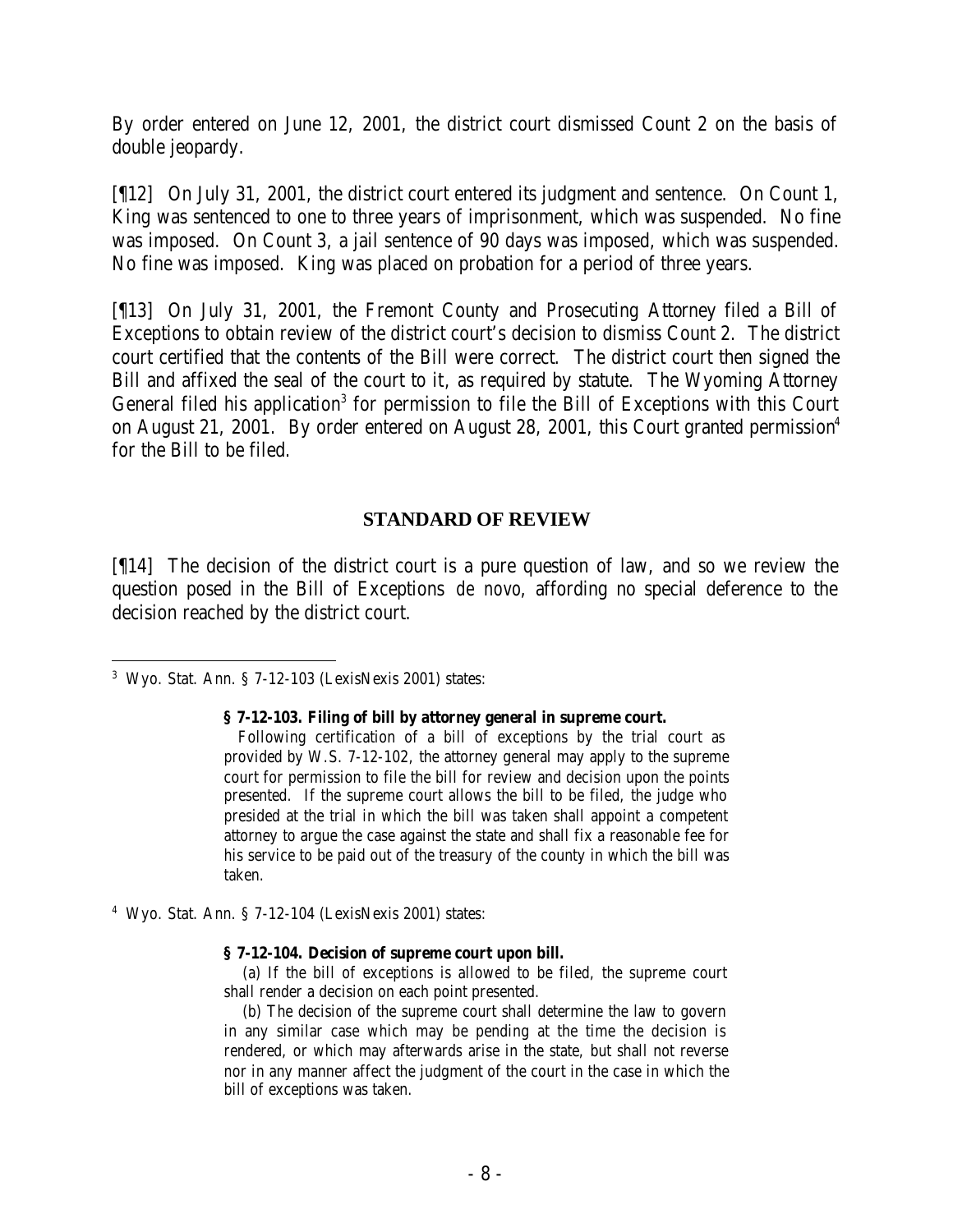[¶15] It is asserted by King that this prosecution invokes his rights under the principles of double jeopardy. The Fifth Amendment to the United States Constitution provides:

> No person shall be held to answer for a capital, or otherwise infamous crime, unless on a presentment or indictment of a Grand Jury, except in cases arising in the land or naval forces, or in the Militia, when in actual service in time of War or public danger; nor shall any person be subject for the same offense to be twice put in jeopardy of life or limb; nor shall be compelled in any criminal case to be a witness against himself, nor be deprived of life, liberty, or property, without due process of law; nor shall private property be taken for public use, without just compensation.

Wyoming Constitution, art. 1, § 11 provides:

No person shall be compelled to testify against himself in any criminal case, nor shall any person be twice put in jeopardy for the same offense. If a jury disagree, or if the judgment be arrested after a verdict, or if the judgment be reversed for error in law, the accused shall not be deemed to have been in jeopardy.

[¶16] We have recognized that these two constitutional provisions, though dissimilar in language, have the same meaning and are coextensive in application. *Vigil v. State*, 563 P.2d 1344, 1349-50 (Wyo. 1977); *Amrein v. State*, 836 P.2d 862, 864 (Wyo. 1992).

### **DISCUSSION**

[¶17] We embark on our analysis by noting that *Bilderback v. State*, 13 P.3d 249, 253-55 (Wyo. 2000) is not dispositive of this case, though our discussion there does shed light on the general subject matter applicable to the resolution of this case and intimates that a decision the opposite of that reached by the district court would have been more apt:

> Mr. Bilderback next contends his constitutional right not to be twice placed in jeopardy was violated because the same act resulted in convictions and sentencing under two different statutes. We have repeatedly noted the three-fold impact of the double jeopardy clause. We have said it prohibits a second prosecution for the same offense after an acquittal, a second prosecution for the same offense after a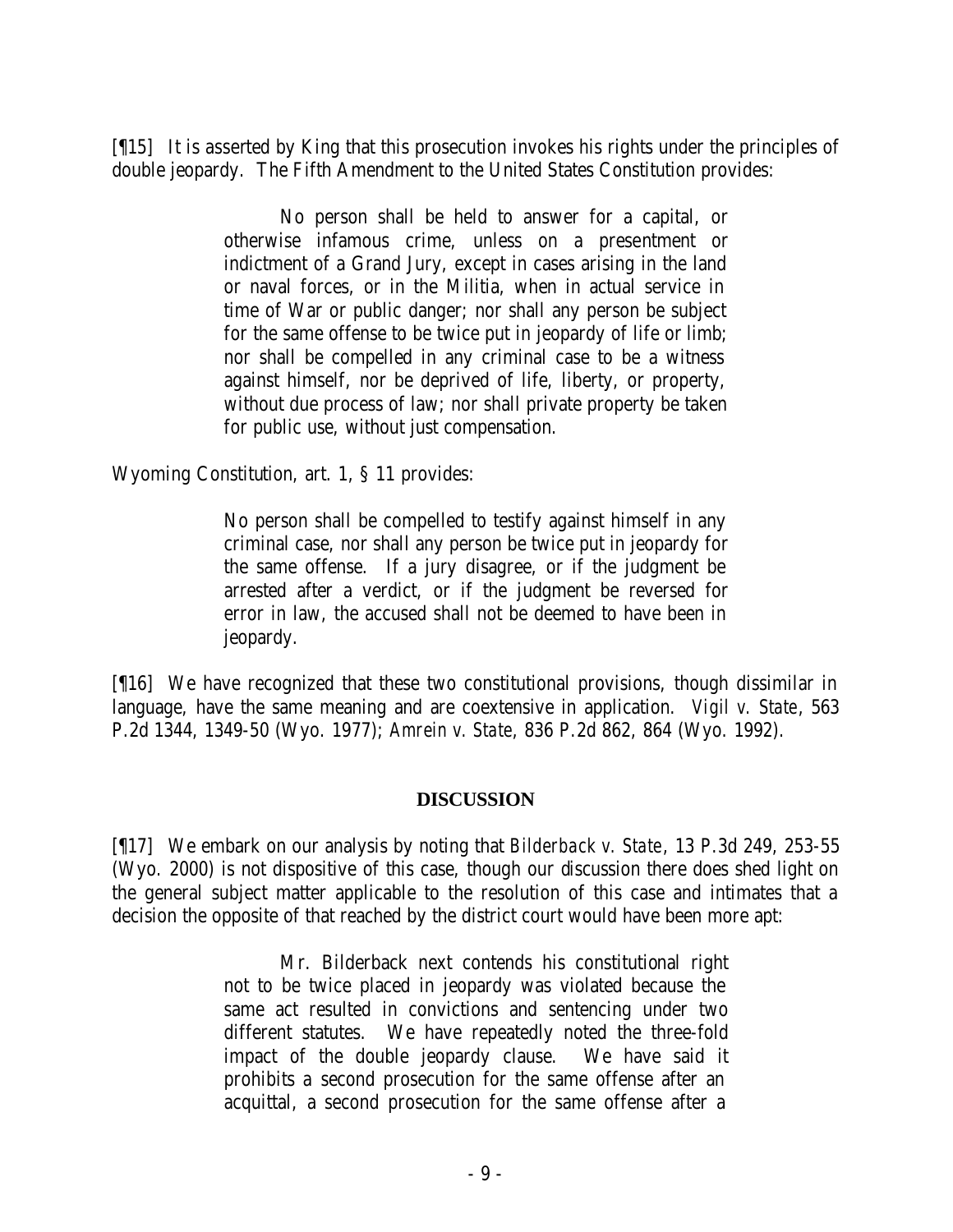conviction,<sup>5</sup> and multiple punishments for the same offense. *Frenzel v. State*, 938 P.2d 867, 868 (Wyo.), cert. denied, 522 U.S. 959, 118 S.Ct. 388, 139 L.Ed.2d 303 (1997). In this case, we are concerned with only the third aspect of the protection against double jeopardy; that is, multiple punishments for the same offense and whether the two convictions should have merged for sentencing purposes. [Footnote added.]

The standard of review for determinations regarding the doctrine of merger was set forth in *Rouse v. State*, 966 P.2d 967, 969-70 (Wyo.1998) (some citations omitted):

The doctrine of merger embodies that aspect of constitutional assurances against exposure to double jeopardy which precludes alternative legislative proscriptions of a single offense. If elements of two charged offenses are identical or if the elements of one charged offense constitute an indispensable subset of elements requisite to conviction of a second offense, a trial court cannot lawfully impose separate sentences upon conviction of both. If, on the other hand, this "statutory elements" test reveals disparate component parts to the two charged offenses, it may be presumed that the legislature intended separate or cumulative punishments upon convictions of both. Under such circumstances, the fact that a continuing course of conduct engendered several charges creates no impediment to multiple convictions and sentences.

The statutory elements test is derived from *Blockburger v. United States*, 284 U.S. 299, 304, 52 S.Ct. 180, 182, 76 L.Ed. 306 (1932) and is susceptible to a more succinct statement:

"The applicable rule is that where the same act or transaction constitutes a violation of two distinct statutory provisions, the test to be applied to determine whether there are two offenses or only one, is whether each provision requires proof of a fact which the other does not."

<sup>&</sup>lt;sup>5</sup> It is this aspect of double jeopardy that is at issue in the instant case.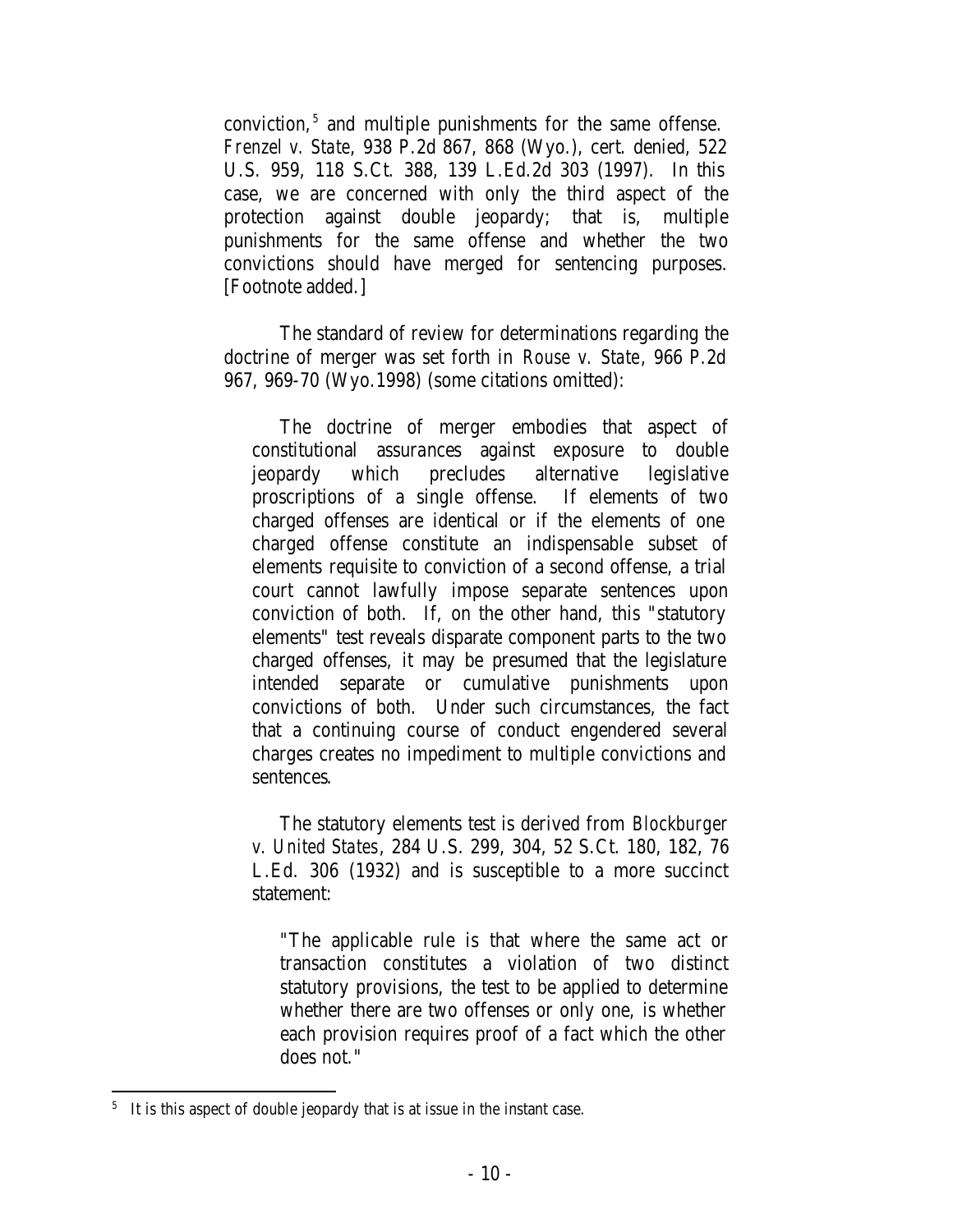*State v. Keffer*, 860 P.2d 1118, 1130 (Wyo. 1993) (quoting *Blockburger*, 284 U.S. at 304, 52 S.Ct. 180). At the threshold, appellate resort to the statutory elements test in order to resolve the issue of merger would appear to be a pure question of law calling for de novo review of the trial court's conclusions. Such an analysis may indeed suffice when the question of merger concerns the entitlement of the State to charge a defendant with separate crimes and have each charge submitted to the jury.

The question of merger as a bar to multiple sentences for the same act, however, summons a more complex appellate standard of review. As a practical matter, in appeals alleging imposition of multiple sentences for a single act, the focus necessarily expands to embrace those facts proven at trial. The ultimate question becomes whether those facts reveal a single criminal act or multiple and distinct offenses against the victim or victims and hence the State.

*Owen* [*v. State*, 902 P.2d 190 (Wyo.1995),] and *Rivera* [*v. State*, 840 P.2d 933 (Wyo.1992),] contemplate multiple charges where guilt of charge A "was a part of and necessary to, the accomplishment" of charge B. *Rivera*, 840 P.2d at 943 (quoted in *Owen*, 902 P.2d at 194). For example, Mr. Rivera was convicted of indecent liberties with a minor for pulling down his victim's blue jeans and panties, but was also convicted of first-degree sexual assault for the subsequent penetration of the same victim. Since the act of committing indecent liberties was a necessary and indispensable precursor to the sexual assault, we held that the offenses merged for purposes of sentencing. Restated, our rule is that when the facts show that the defendant's act in violation of crime B could not have been accomplished in any way other than through prior violation of crime A, the two charges must merge for purposes of sentencing. Such a merger is mandatory only when the facts necessary to prove charge A describe the only possible way in which crime B may be committed.

The statutes involved in Mr. Bilderback's two charges and convictions provide as follows: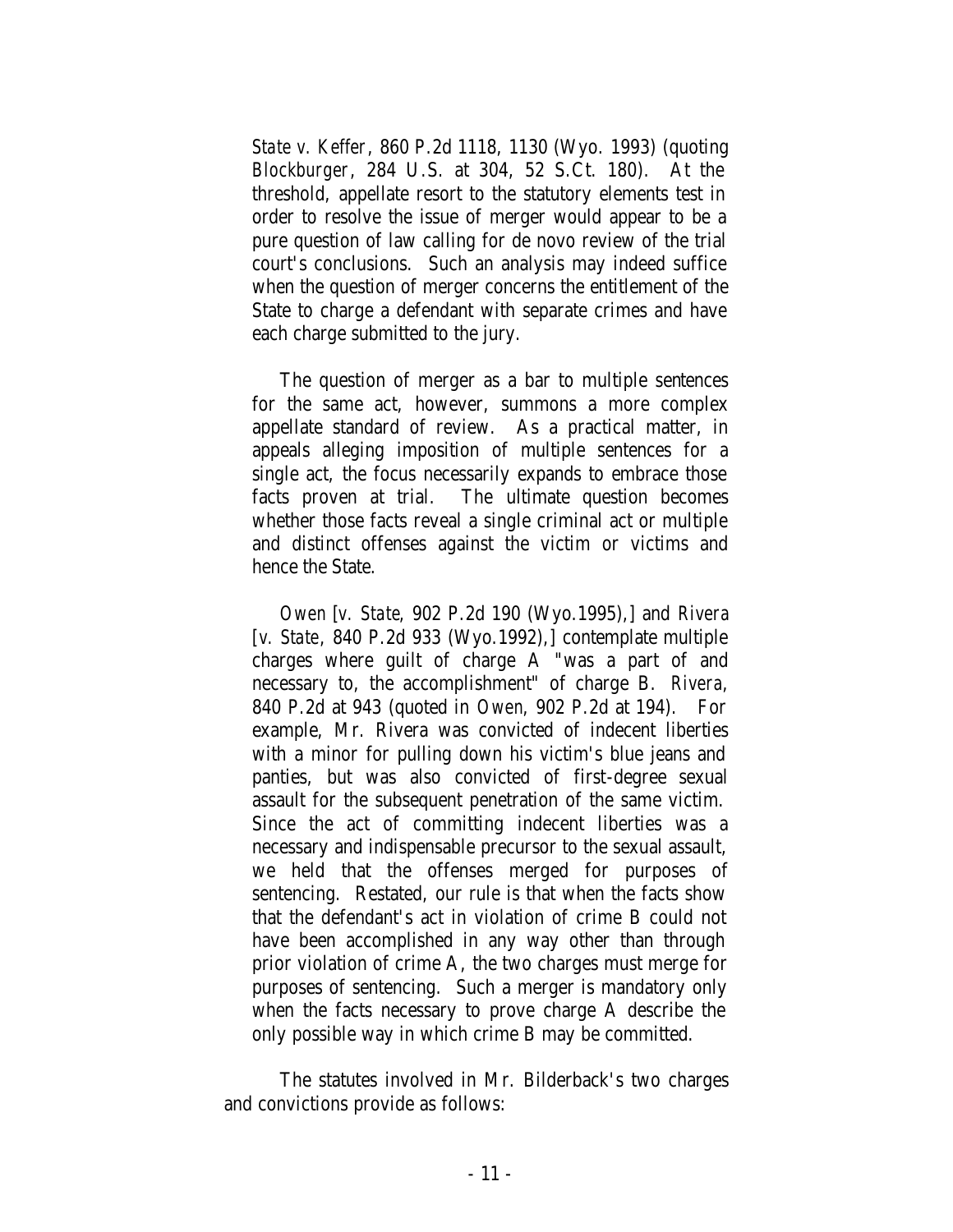Whoever purposely and maliciously, but without premeditation, kills any human being is guilty of murder in the second degree, and shall be imprisoned in the penitentiary for any term not less than twenty (20) years, or during life.

Section 6-2-104.

(a) A person is guilty of an attempt to commit a crime if:

(i) With the intent to commit the crime, he does any act which is a substantial step towards commission of the crime. A "substantial step" is conduct which is strongly corroborative of the firmness of the person's intention to complete the commission of the crime; or

(ii) He intentionally engages in conduct which would constitute the crime had the attendant circumstances been as the person believes them to be.

Section 6-1-301(a).

(a) A person who uses a firearm while committing a felony shall be imprisoned for not more than ten (10) years in addition to the punishment for the felony. For a second or subsequent conviction under this section a person shall be imprisoned for not more than twenty (20) years in addition to the punishment for the felony.

(b) Subsection (a) of this section does not apply to those felonies which include as an element of the crime the use or possession of a deadly weapon.

Wyo. Stat. Ann. § 6-8-101 (LEXIS 1999).

Under the statutory elements test alone, the two charges have different elements. The state argues that the test allows separate sentences and effect must be given to the legislature's intent to provide a separate punishment when a person uses a firearm while committing a felony. However, legislative intent cannot overcome the constitutional prohibition against double jeopardy. In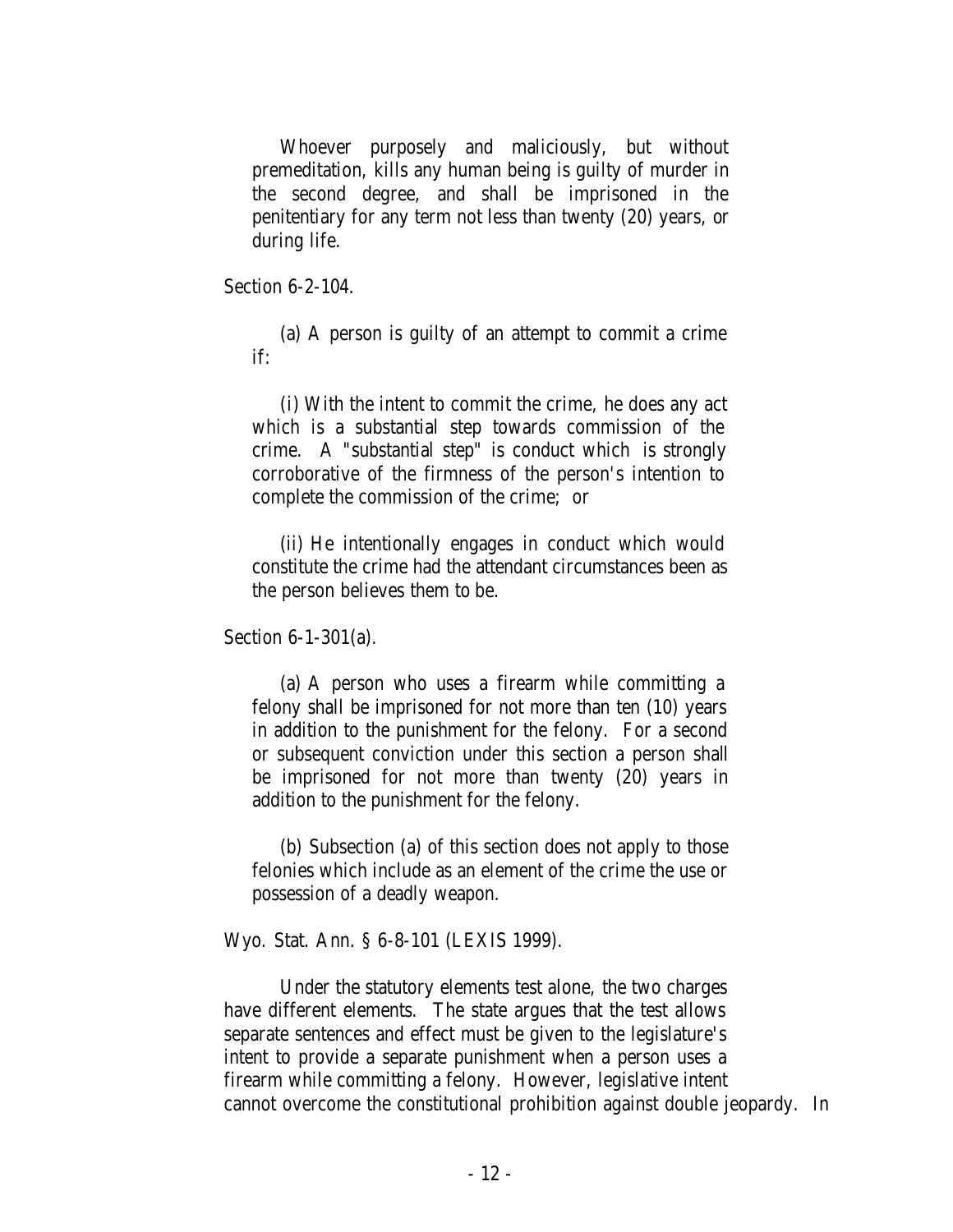addition, § 6-8-101(b) indicates the legislature did not intend additional punishment when the first felony has the use of the deadly weapon as one of its elements. Although attempted second-degree murder does not have that statutory element, under the facts of this case, Mr. Bilderback did not commit any other act which could have constituted attempted seconddegree murder other than using the firearm. Our merger analysis does not end with the application of the statutory elements test.

Here, Mr. Bilderback does not argue that the state could not charge and the jury could not convict on both attempted second-degree murder and the use of a firearm while committing a felony. Instead, he claims those crimes must merge for sentencing under our precedent. A jury found Mr. Bilderback guilty of both attempted second-degree murder and using a firearm in the commission of a felony. The trial court sentenced him to a term of fifty years to life for the attempted second-degree murder and a term of nine to ten years for using a firearm while committing the attempted second-degree murder with the terms to be served consecutively. He contends the two charges were for the "same act" and, when he was given consecutive sentences for the two convictions, his right to not suffer double jeopardy for the same act was violated. Appellate review of that issue involves the in-depth factual analysis set forth above in *Rouse*.

It is undisputed that Mr. Bilderback's only act which caused him to be found guilty of attempted second-degree murder was the shooting of Officer Parkin. Obviously, under the facts in this record, that shooting could not have been accomplished without the use of the firearm. The state presents a theoretical argument that not all attempted seconddegree murder scenarios necessarily involve the use of a firearm, and this is certainly true. But that is not the correct analysis. We must carefully examine the facts of *this* case and determine whether *this* defendant's offenses under § 6-1- 301(a)(i) and § 6-2-104 could have occurred without the defendant necessarily committing an offense under § 6-8- 101(a). They could not. An apt description of the doctrine of merger of offenses for sentencing is found in *Commonwealth v. Whetstine*, 344 Pa.Super. 246, 496 A.2d 777 (1985), as that doctrine has been developed in Pennsylvania.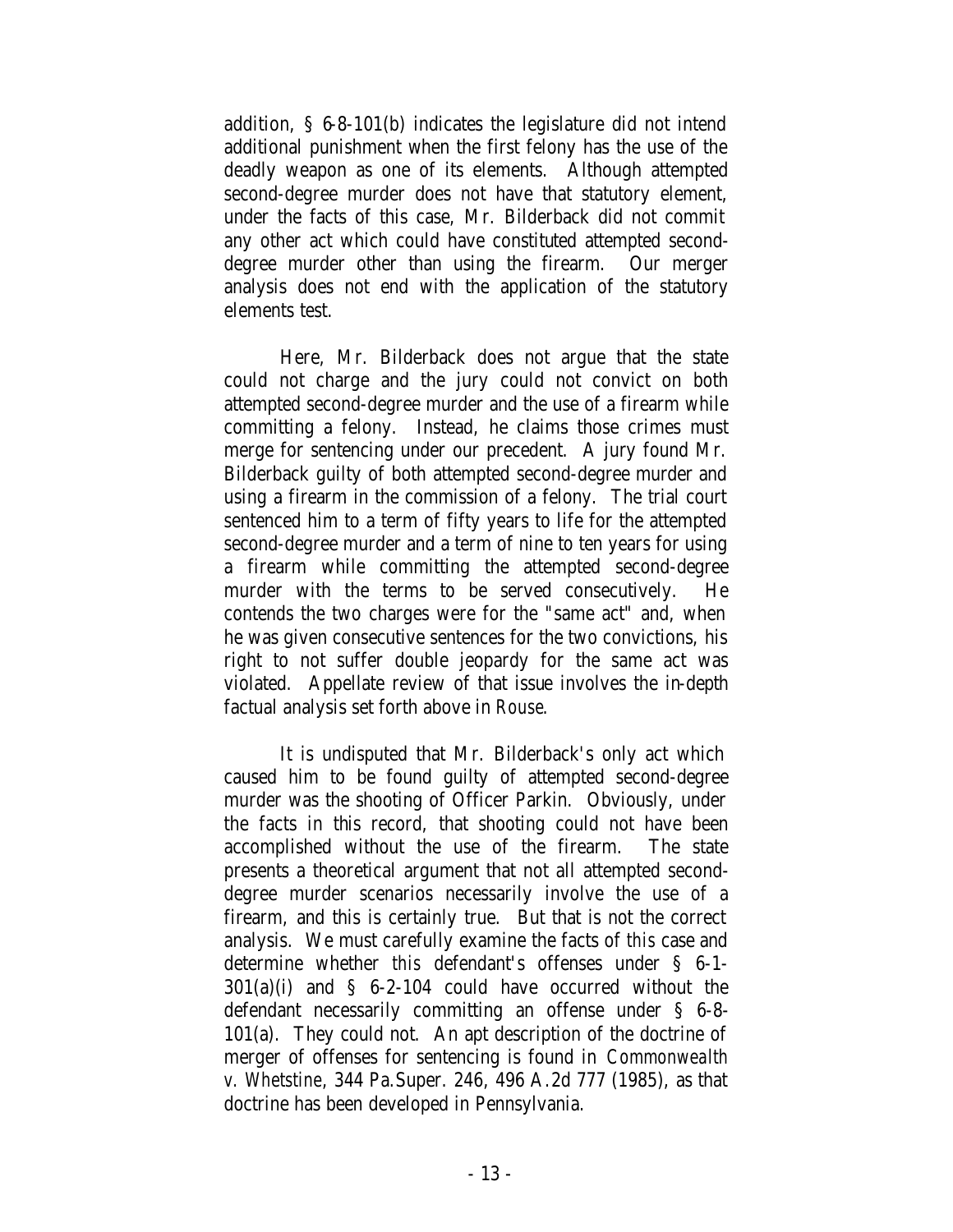In deciding whether offenses merge, the question is whether the offenses charged "necessarily involve" one another, or whether any additional facts are needed to prove additional offenses once the primary offense has been proven. In deciding merger questions, we focus not only on the similarity of the elements of the crimes, but also, and primarily, on the facts proved at trial, for the question is whether those facts show that in practical effect the defendant committed but a single criminal act.

Additionally, we note that analysis of merger claims traditionally has revolved around the concept of injury to the sovereign; in order to support the imposition of more than one sentence, it must be found that the defendant's conduct constituted more than one injury to the Commonwealth.

### *Whetstine*, 496 A.2d at 779-80 (citations omitted).

**We hold the state was entitled to charge both offenses and it was entitled to have them presented to the jury. The state had no way of anticipating how the evidence would be perceived by a jury or what the jury's conclusion might be with respect to the charged offenses.** Once the jury convicted Mr. Bilderback of both charges, however, the charges merged for punishment purposes, and only one sentence should have been imposed. In the context of the *Whetstine* rationale, only one injury occurred to the state in this instance. We, therefore, vacate the sentence for using a firearm in the commission of a felony. This acknowledges Mr. Bilderback's right not to be twice placed in jeopardy for the same offense and affords an adequate accommodation to the constitutional prohibitions.

(Emphasis added.)

[¶18] More directly to the point under the facts present here is the case of *Ohio v. Johnson*, 467 U.S. 493, 104 S.Ct. 2536, 2541-42 (1984):<sup>6</sup>

<sup>6</sup> Though dispositive of the issue raised herein, the *Johnson* case was not cited by either party.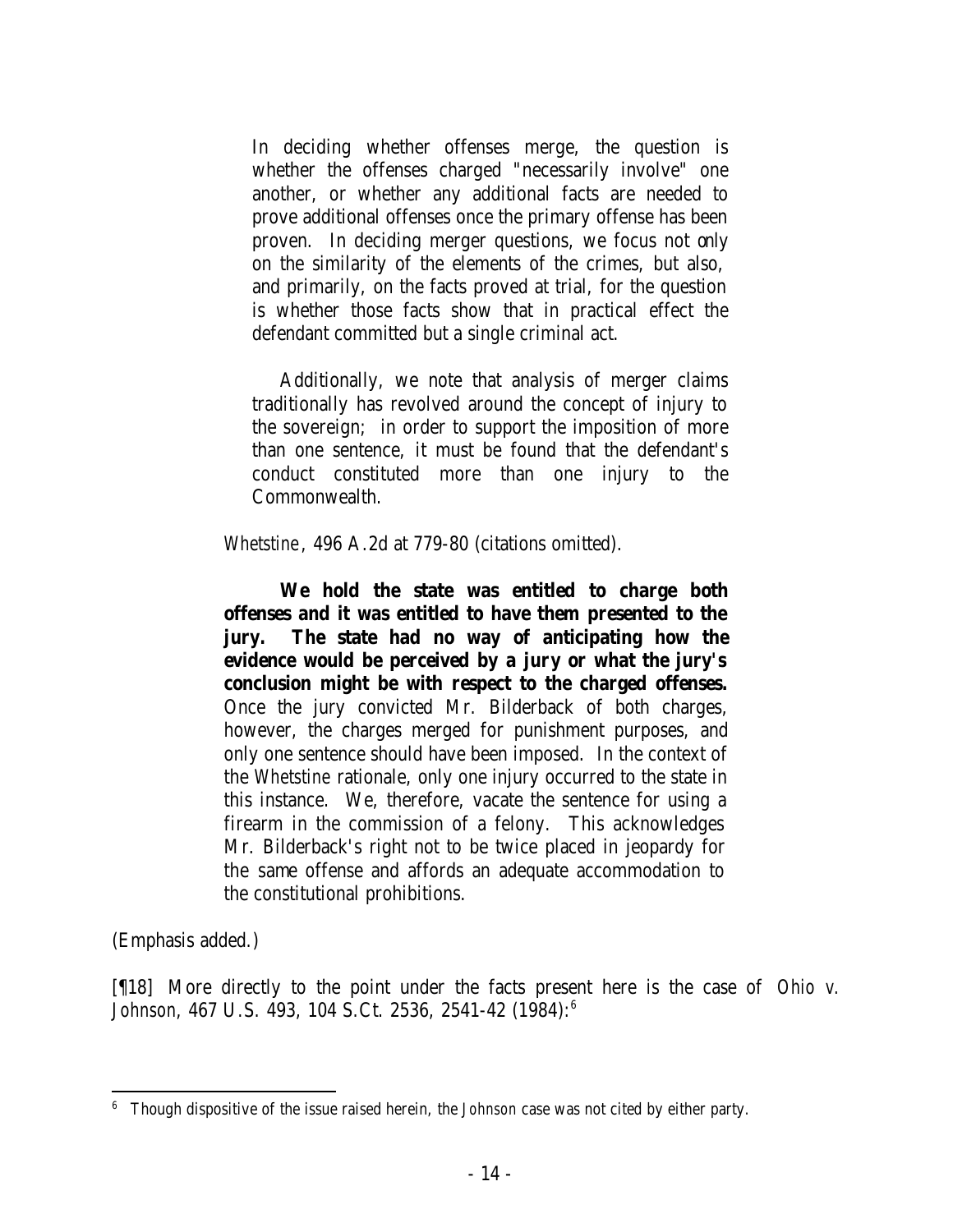The trial court's dismissal of these more serious charges did more than simply prevent the imposition of cumulative punishments; it halted completely the proceedings that ultimately would have led to a verdict of guilt or innocence on these more serious charges. Pre sumably the trial court, in the event of a guilty verdict on the more serious offenses, will have to confront the question of cumulative punishments as a matter of state law, but because of that court's ruling preventing even the trial of the mores serious offenses, that stage of the prosecution was never reached. While the Double Jeopardy Clause may protect a defendant against cumulative punishments for convictions on the same offense, the Clause does not prohibit the State from prosecuting respondent for such multiple offenses in a single prosecution.

Respondent urges, as an alternative basis for affirming the judgment of the Supreme Court of Ohio, that further prosecution of the counts which were dismissed would violate the double jeopardy prohibition against multiple prosecutions. … He concedes that on the authority of our decision in *Brown* v. *Ohio, supra,* the State is not prohibited by the Double Jeopardy Clause from charging respondent with greater and lesser included offenses and prosecuting those offenses in a single trial. … But, he argues, his conviction and sentence on the charges of involuntary manslaughter and grand theft mean that further prosecution on the remaining offenses will implicate the double jeopardy protection against a second prosecution following conviction. The court below never had occasion to address this argument.

The answer to this contention seems obvious to us. Respondent was indicted on four related charges growing out of a murder and robbery. The grand jury returned a single indictment, and all four charges were embraced within a single prosecution. Respondent's argument is apparently based on the assumption that trial proceedings, like amoebae, are capable of being infinitely subdivided, so that a determination of guilt and punishment on one count of a multicount indictment immediately raises a double jeopardy bar to continued prosecution on any remaining counts that are greater or lesser included offenses of the charge just concluded. We have never held that, and decline to hold it now.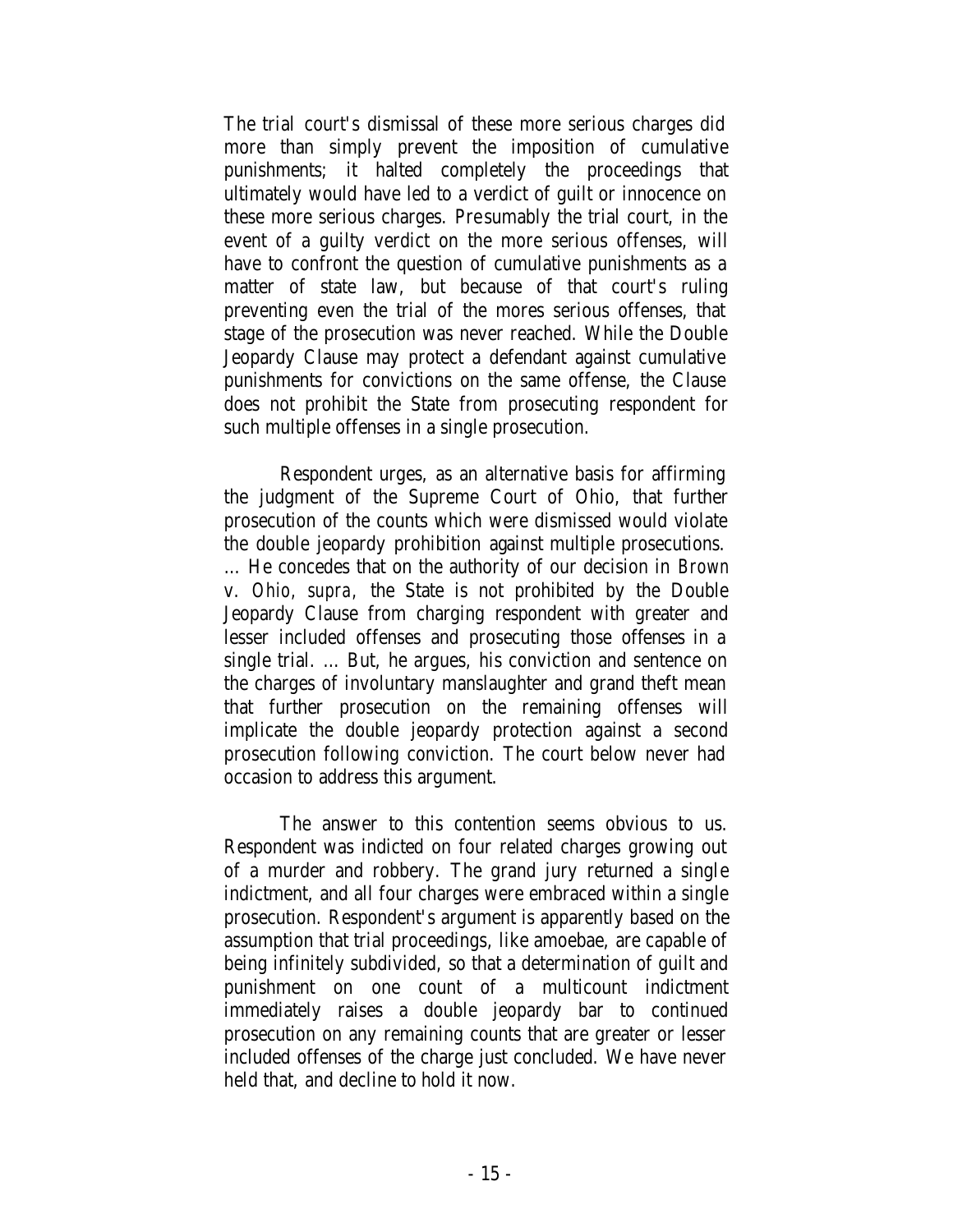Previously we have recognized that the Double Jeopardy Clause prohibits prosecution of a defendant for a greater offense when he has already been tried and acquitted or convicted on the lesser included offense. See *Brown* v. *Ohio,* 432 U.S. 161, 97 S.Ct. 2221, 53 L.Ed.2d 187 (1977). In *Brown* the State first charged the defendant with "joyriding," that is, operating an auto without the owner's consent. The defendant pleaded guilty to this charge and was sentenced. Subsequently, the State indicted the defendant for auto theft and joyriding, charges which this Court held were barred by the Double Jeopardy Clause, since the defendant had previously been convicted in a separate proceeding of joyriding, which was a lesser included offense of auto theft. *Brown* v. *Ohio, supra,* at 169, 97 S.Ct., at 2227.

We do not believe, however, that the principles of finality and prevention of prosecutorial overreaching applied in *Brown* reach this case. No interest of respondent protected by the Double Jeopardy Clause is implicated by continuing prosecution on the remaining charges brought in the indictment. Here respondent offered only to resolve part of the charges against him, while the State objected<sup>7</sup> to disposing of any of the counts against respondent without a trial. Respondent has not been exposed to conviction on the charges to which he pleaded not guilty, nor has the State had the opportunity to marshal its evidence and resources more than once or to hone its presentation of its case through a trial. The acceptance of a guilty plea to lesser included offenses while charges on the greater offenses remain pending, moreover, has none of the implications of an "implied acquittal" which results from a verdict convicting a defendant on lesser included offenses rendered by a jury charged to consider both greater and lesser included offenses. Cf. *Price* v. *Georgia,* 398 U.S. 323, 329, 90 S.Ct. 1757, 1761, 26 L.Ed.2d 300 (1970); *Green* v. *United States,* 355 U.S., at 191, 78 S.Ct. at 225. There

<sup>7</sup> We view the colloquy we quoted from the arraignment as constituting an "objection" by the State to King's theory that by pleading guilty he invoked the protection of double jeopardy principles with respect to Count 2. However, we do not view the *Johnson* decision to require that the State make such an objection under circumstances such as those at issue here in order for the rule enunciated in *Johnson* to apply. We are not asked to decide whether a defendant has an absolute right to enter a plea of guilty to all, or part of, an information, indictment, or citation. Whether that right is absolute or not, the entry of such a plea or pleas will not operate so as to frustrate the State's authority to prosecute all charged crimes to which the defendant has not entered pleas of guilty.